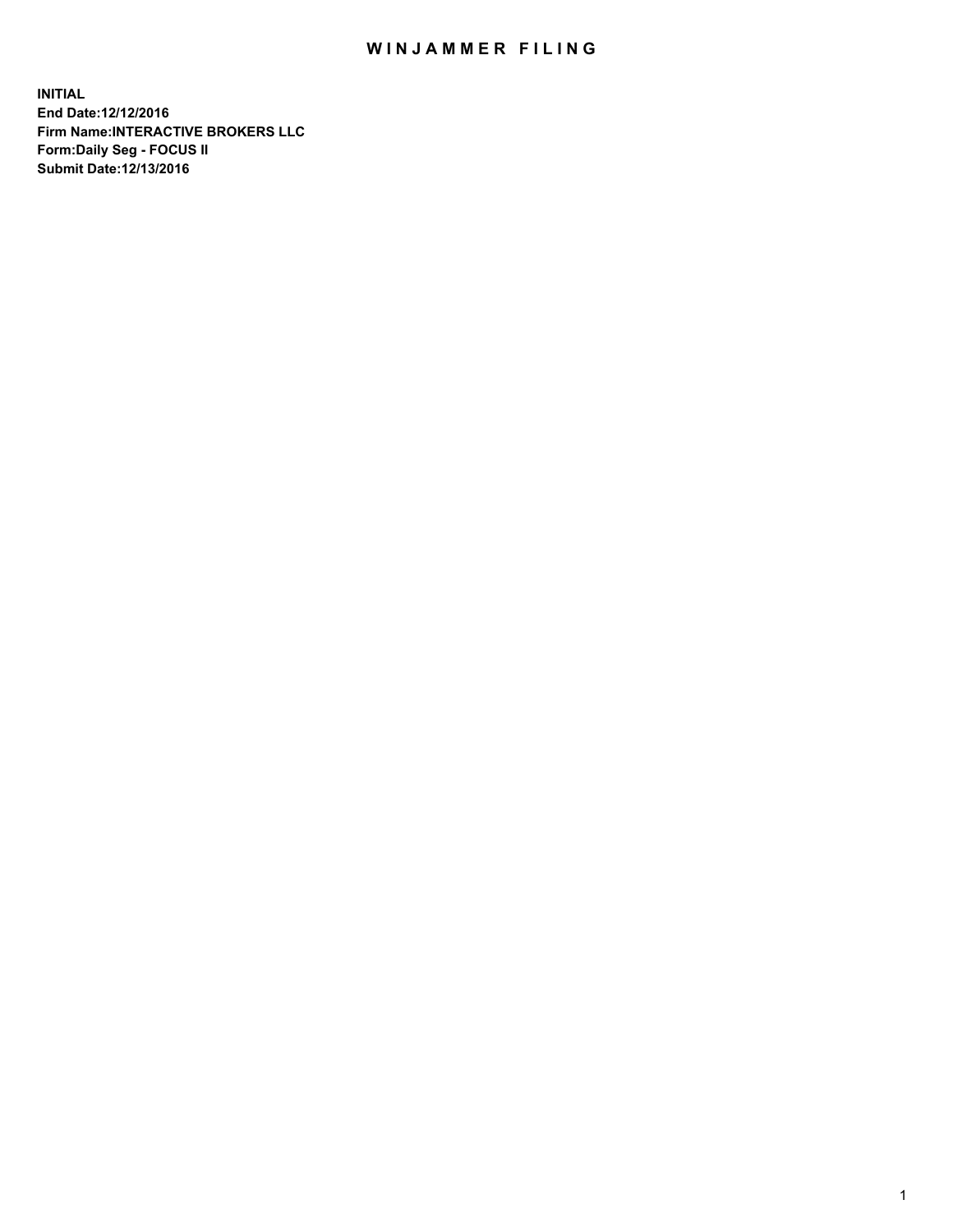## **INITIAL End Date:12/12/2016 Firm Name:INTERACTIVE BROKERS LLC Form:Daily Seg - FOCUS II Submit Date:12/13/2016 Daily Segregation - Cover Page**

| Name of Company<br><b>Contact Name</b><br><b>Contact Phone Number</b><br><b>Contact Email Address</b>                                                                                                                                                                                                                          | <b>INTERACTIVE BROKERS LLC</b><br>James Menicucci<br>203-618-8085<br><u>jmenicucci@interactivebrokers.c</u><br>om |
|--------------------------------------------------------------------------------------------------------------------------------------------------------------------------------------------------------------------------------------------------------------------------------------------------------------------------------|-------------------------------------------------------------------------------------------------------------------|
| FCM's Customer Segregated Funds Residual Interest Target (choose one):<br>a. Minimum dollar amount: ; or<br>b. Minimum percentage of customer segregated funds required:%; or<br>c. Dollar amount range between: and; or<br>d. Percentage range of customer segregated funds required between:% and%.                          | $\overline{\mathbf{0}}$<br>0<br>155,000,000 245,000,000<br>0 <sub>0</sub>                                         |
| FCM's Customer Secured Amount Funds Residual Interest Target (choose one):<br>a. Minimum dollar amount: ; or<br>b. Minimum percentage of customer secured funds required:%; or<br>c. Dollar amount range between: and; or<br>d. Percentage range of customer secured funds required between:% and%.                            | $\overline{\mathbf{0}}$<br>$\overline{\mathbf{0}}$<br>80,000,000 120,000,000<br>00                                |
| FCM's Cleared Swaps Customer Collateral Residual Interest Target (choose one):<br>a. Minimum dollar amount: ; or<br>b. Minimum percentage of cleared swaps customer collateral required:% ; or<br>c. Dollar amount range between: and; or<br>d. Percentage range of cleared swaps customer collateral required between:% and%. | $\overline{\mathbf{0}}$<br>$\overline{\mathbf{0}}$<br>0 <sub>0</sub><br><u>00</u>                                 |

Attach supporting documents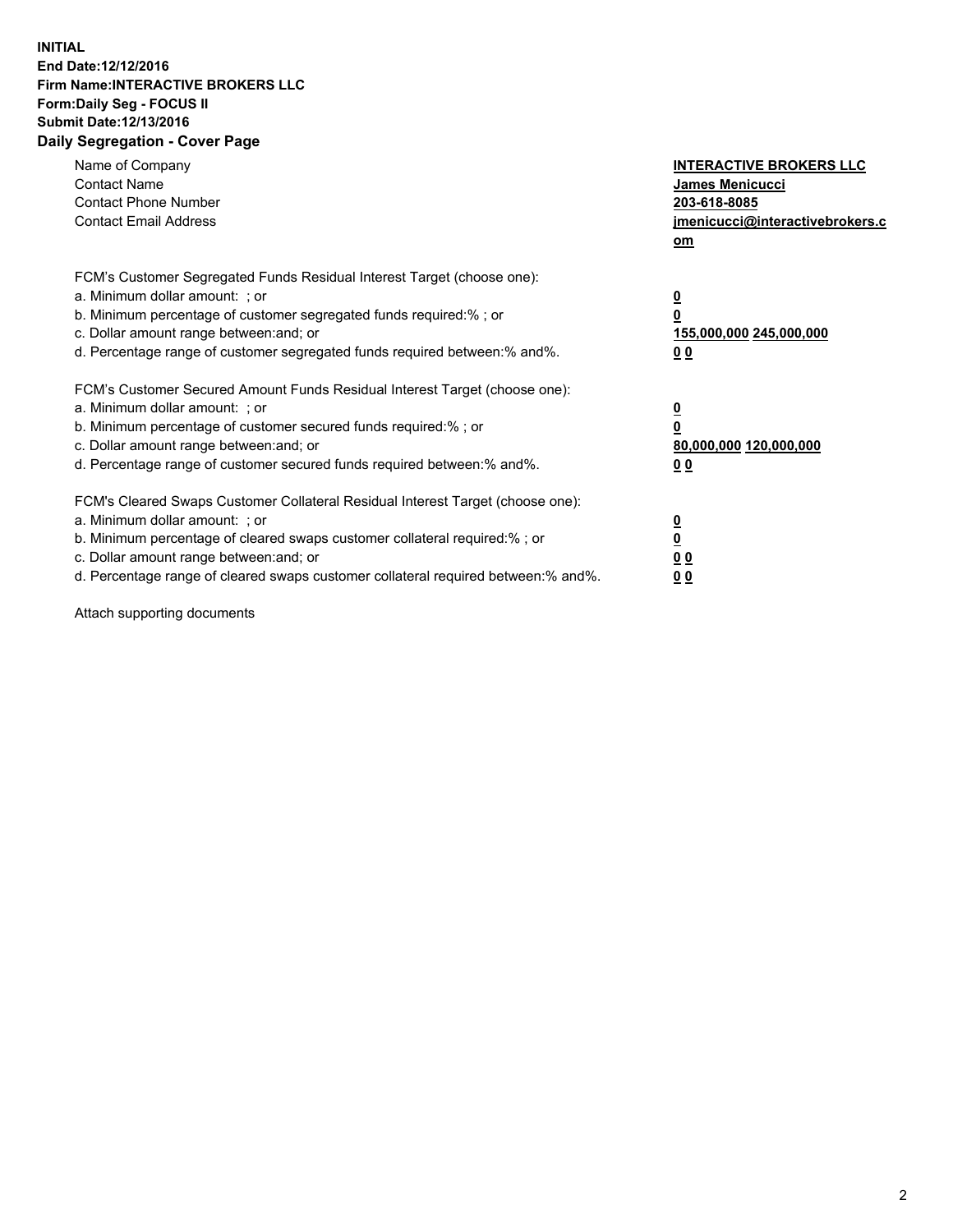## **INITIAL End Date:12/12/2016 Firm Name:INTERACTIVE BROKERS LLC Form:Daily Seg - FOCUS II Submit Date:12/13/2016 Daily Segregation - Secured Amounts**

|     | Daily Segregation - Secured Amounts                                                         |                                  |
|-----|---------------------------------------------------------------------------------------------|----------------------------------|
|     | Foreign Futures and Foreign Options Secured Amounts                                         |                                  |
|     | Amount required to be set aside pursuant to law, rule or regulation of a foreign            | $0$ [7305]                       |
|     | government or a rule of a self-regulatory organization authorized thereunder                |                                  |
| 1.  | Net ledger balance - Foreign Futures and Foreign Option Trading - All Customers             |                                  |
|     | A. Cash                                                                                     |                                  |
|     |                                                                                             | 1,500,095,218 [7315]             |
|     | B. Securities (at market)                                                                   | $0$ [7317]                       |
| 2.  | Net unrealized profit (loss) in open futures contracts traded on a foreign board of trade   | -1,139,976,756 [7325]            |
| 3.  | Exchange traded options                                                                     |                                  |
|     | a. Market value of open option contracts purchased on a foreign board of trade              | 363,387 [7335]                   |
|     | b. Market value of open contracts granted (sold) on a foreign board of trade                | -35,674 [7337]                   |
| 4.  | Net equity (deficit) (add lines 1. 2. and 3.)                                               | 360,446,175 [7345]               |
| 5.  | Account liquidating to a deficit and account with a debit balances - gross amount           | 49,783 [7351]                    |
|     | Less: amount offset by customer owned securities                                            | 0 [7352] 49,783 [7354]           |
| 6.  | Amount required to be set aside as the secured amount - Net Liquidating Equity              | 360,495,958 [7355]               |
|     | Method (add lines 4 and 5)                                                                  |                                  |
| 7.  | Greater of amount required to be set aside pursuant to foreign jurisdiction (above) or line | 360,495,958 [7360]               |
|     | 6.                                                                                          |                                  |
|     | FUNDS DEPOSITED IN SEPARATE REGULATION 30.7 ACCOUNTS                                        |                                  |
| 1.  | Cash in banks                                                                               |                                  |
|     | A. Banks located in the United States                                                       | $0$ [7500]                       |
|     | B. Other banks qualified under Regulation 30.7                                              | 0 [7520] 0 [7530]                |
| 2.  | <b>Securities</b>                                                                           |                                  |
|     | A. In safekeeping with banks located in the United States                                   | 413,556,221 [7540]               |
|     | B. In safekeeping with other banks qualified under Regulation 30.7                          | 0 [7560] 413,556,221 [7570]      |
| 3.  | Equities with registered futures commission merchants                                       |                                  |
|     | A. Cash                                                                                     | $0$ [7580]                       |
|     | <b>B.</b> Securities                                                                        | $0$ [7590]                       |
|     | C. Unrealized gain (loss) on open futures contracts                                         | $0$ [7600]                       |
|     | D. Value of long option contracts                                                           | $0$ [7610]                       |
|     | E. Value of short option contracts                                                          |                                  |
| 4.  | Amounts held by clearing organizations of foreign boards of trade                           | 0 [7615] 0 [7620]                |
|     | A. Cash                                                                                     |                                  |
|     |                                                                                             | $0$ [7640]                       |
|     | <b>B.</b> Securities                                                                        | $0$ [7650]                       |
|     | C. Amount due to (from) clearing organization - daily variation                             | $0$ [7660]                       |
|     | D. Value of long option contracts                                                           | $0$ [7670]                       |
|     | E. Value of short option contracts                                                          | 0 [7675] 0 [7680]                |
| 5.  | Amounts held by members of foreign boards of trade                                          |                                  |
|     | A. Cash                                                                                     | 70,998,283 [7700]                |
|     | <b>B.</b> Securities                                                                        | $0$ [7710]                       |
|     | C. Unrealized gain (loss) on open futures contracts                                         | 7,615,233 [7720]                 |
|     | D. Value of long option contracts                                                           | 363,387 [7730]                   |
|     | E. Value of short option contracts                                                          | -35,674 [7735] 78,941,229 [7740] |
| 6.  | Amounts with other depositories designated by a foreign board of trade                      | 0 [7760]                         |
| 7.  | Segregated funds on hand                                                                    | $0$ [7765]                       |
| 8.  | Total funds in separate section 30.7 accounts                                               | 492,497,450 [7770]               |
| 9.  | Excess (deficiency) Set Aside for Secured Amount (subtract line 7 Secured Statement         | 132,001,492 [7380]               |
|     | Page 1 from Line 8)                                                                         |                                  |
| 10. | Management Target Amount for Excess funds in separate section 30.7 accounts                 | 80,000,000 [7780]                |
| 11. | Excess (deficiency) funds in separate 30.7 accounts over (under) Management Target          | 52,001,492 [7785]                |
|     |                                                                                             |                                  |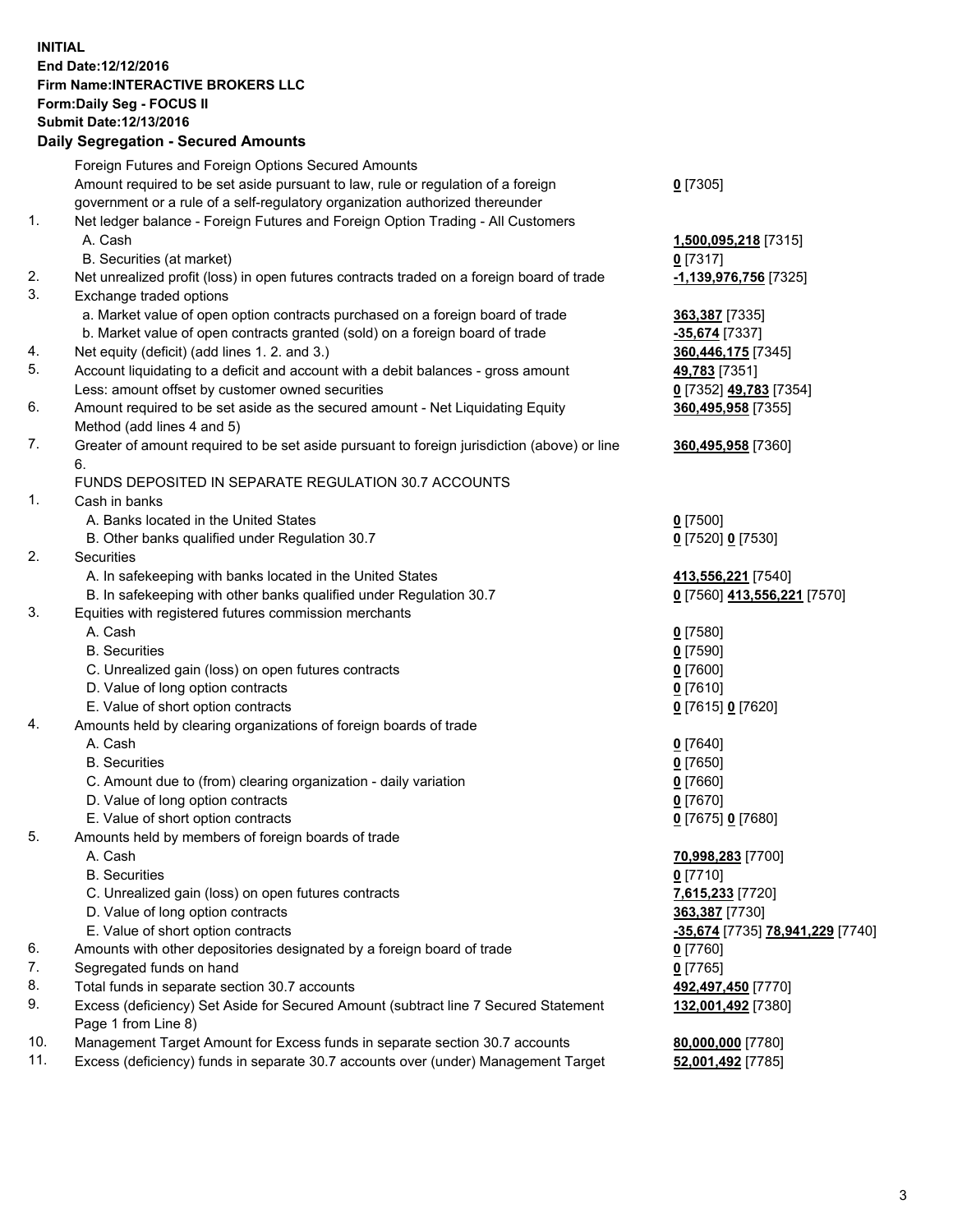**INITIAL End Date:12/12/2016 Firm Name:INTERACTIVE BROKERS LLC Form:Daily Seg - FOCUS II Submit Date:12/13/2016 Daily Segregation - Segregation Statement** SEGREGATION REQUIREMENTS(Section 4d(2) of the CEAct) 1. Net ledger balance A. Cash **3,318,499,264** [7010] B. Securities (at market) **0** [7020] 2. Net unrealized profit (loss) in open futures contracts traded on a contract market **-81,850,826** [7030] 3. Exchange traded options A. Add market value of open option contracts purchased on a contract market **118,746,152** [7032] B. Deduct market value of open option contracts granted (sold) on a contract market **-230,809,954** [7033] 4. Net equity (deficit) (add lines 1, 2 and 3) **3,124,584,636** [7040] 5. Accounts liquidating to a deficit and accounts with debit balances - gross amount **170,073** [7045] Less: amount offset by customer securities **0** [7047] **170,073** [7050] 6. Amount required to be segregated (add lines 4 and 5) **3,124,754,709** [7060] FUNDS IN SEGREGATED ACCOUNTS 7. Deposited in segregated funds bank accounts A. Cash **84,905,946** [7070] B. Securities representing investments of customers' funds (at market) **1,975,591,288** [7080] C. Securities held for particular customers or option customers in lieu of cash (at market) **0** [7090] 8. Margins on deposit with derivatives clearing organizations of contract markets A. Cash **21,149,556** [7100] B. Securities representing investments of customers' funds (at market) **1,383,319,032** [7110] C. Securities held for particular customers or option customers in lieu of cash (at market) **0** [7120] 9. Net settlement from (to) derivatives clearing organizations of contract markets **-2,027,565** [7130] 10. Exchange traded options A. Value of open long option contracts **119,367,758** [7132] B. Value of open short option contracts **-231,433,578** [7133] 11. Net equities with other FCMs A. Net liquidating equity **0** [7140] B. Securities representing investments of customers' funds (at market) **0** [7160] C. Securities held for particular customers or option customers in lieu of cash (at market) **0** [7170] 12. Segregated funds on hand **0** [7150] 13. Total amount in segregation (add lines 7 through 12) **3,350,872,437** [7180] 14. Excess (deficiency) funds in segregation (subtract line 6 from line 13) **226,117,728** [7190] 15. Management Target Amount for Excess funds in segregation **155,000,000** [7194]

16. Excess (deficiency) funds in segregation over (under) Management Target Amount Excess

**71,117,728** [7198]